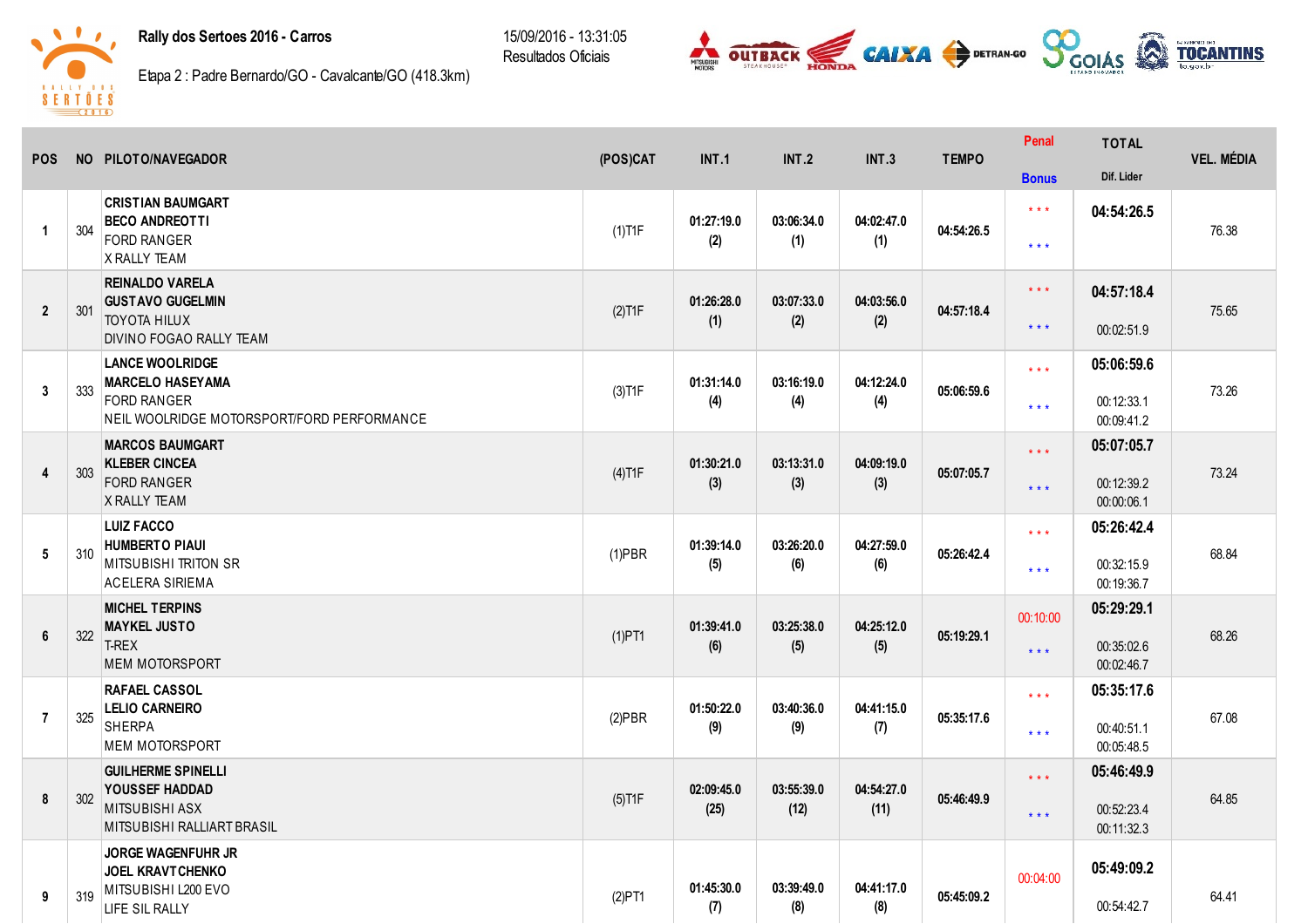|    |     |                                                                                                                 |           |                    |                    |                    |            | $\star$ $\star$ $\star$                            | 00:02:19.3                             |       |
|----|-----|-----------------------------------------------------------------------------------------------------------------|-----------|--------------------|--------------------|--------------------|------------|----------------------------------------------------|----------------------------------------|-------|
| 10 | 334 | <b>FABRICIO BIANCHINI</b><br>JOSE CAIO R. DOS SANTOS<br>T-REX<br><b>MEM MOTORSPORT</b>                          | $(3)$ PT1 | 01:53:35.0<br>(11) | 03:47:53.0<br>(10) | 04:51:57.0<br>(10) | 05:50:44.9 | $\star$ $\star$ $\star$<br>$***$                   | 05:50:44.9<br>00:56:18.4<br>00:01:35.7 | 64.12 |
| 11 | 344 | <b>SVEN FISCHER</b><br><b>JOAO LUIS STAL</b><br>MITSUBISHI PAJERO<br><b>CHICO RACING</b>                        | (1)PD2    | 01:52:51.0<br>(10) | 03:50:44.0<br>(11) | 04:57:02.0<br>(12) | 05:59:12.7 | $\star$ $\star$ $\star$<br>$***$                   | 05:59:12.7<br>01:04:46.2<br>00:08:27.8 | 62.61 |
| 12 | 331 | <b>CRISTIAN DOMECG</b><br><b>WEIDNER MOREIRA</b><br><b>MITSUBISHI TRITON</b><br>TOP RALLY TEAM                  | $(1)$ SPD | 02:00:53.0<br>(17) | 03:58:40.0<br>(14) | 05:05:29.0<br>(13) | 06:08:41.7 | $\star$ $\star$ $\star$<br>$***$                   | 06:08:41.7<br>01:14:15.2<br>00:09:29.0 | 61    |
| 13 | 338 | <b>FABIO RUEDIGER</b><br><b>EDUARDO BAMPI</b><br>MITSUBISHI L200RS<br>MANDACARU RALLY TEAM                      | $(2)$ SPD | 02:01:05.0<br>(18) | 04:02:16.0<br>(17) | 05:08:37.0<br>(14) | 06:11:29.6 | $\star$ $\star$ $\star$<br>$***$                   | 06:11:29.6<br>01:17:03.1<br>00:02:47.9 | 60.54 |
| 14 | 335 | <b>CLEBER R.ROSA</b><br><b>JOAO V.RIBEIRO</b><br><b>TRITON X16</b><br>X RALLY TEAM                              | $(3)$ PBR | 01:57:41.0<br>(13) | 03:57:23.0<br>(13) | 05:10:58.0<br>(15) | 06:16:06.4 | $\star$ $\star$ $\star$<br>$***$                   | 06:16:06.4<br>01:21:39.9<br>00:04:36.8 | 59.8  |
| 15 | 326 | <b>PEDRO PRADO</b><br><b>JOAQUIM BICUDO</b><br>MITSUBISHI X 10<br>X RALLY TEAM                                  | $(4)$ PT1 | 01:58:51.0<br>(15) | 03:59:43.0<br>(15) | 05:12:12.0<br>(17) | 06:18:34.5 | $\star$ $\star$ $\star$<br>$***$                   | 06:18:34.5<br>01:24:08.0<br>00:02:28.1 | 59.41 |
| 16 | 336 | <b>BARTOLOMEU CARVALHO</b><br><b>JOSELITO DE MELO</b><br><b>MITSUBISHI TRITON SR</b><br><b>TUPAN RALLY TEAM</b> | $(3)$ SPD | 01:58:39.0<br>(14) | 04:00:43.0<br>(16) | 05:11:15.0<br>(16) | 06:19:35.8 | 00:01:00<br>$***$                                  | 06:20:35.8<br>01:26:09.3<br>00:02:01.3 | 59.09 |
| 17 | 315 | <b>VALDIR DE LACERDA</b><br><b>ISAC PINTO</b><br>MITSUBISHI TRITON SR<br>RALLY SC                               | $(4)$ SPD | 02:04:38.0<br>(20) | 04:03:11.0<br>(18) | 05:12:42.0<br>(18) | 06:19:49.3 | 00:02:00<br>$* * *$                                | 06:21:49.3<br>01:27:22.8<br>00:01:13.5 | 58.9  |
| 18 | 311 | <b>GLAUBER FONTOURA</b><br><b>JOSEANE KOERICH</b><br><b>MITSUBISHI TRITON SR</b><br>FD RALLY TEAM               | $(5)$ SPD | 01:46:34.0<br>(8)  | 03:39:43.0<br>(7)  | 04:46:17.0<br>(9)  | 06:27:29.4 | $\star$ $\star$ $\star$<br>$***$                   | 06:27:29.4<br>01:33:02.9<br>00:05:40.1 | 58.04 |
| 19 | 332 | <b>JOSE NOGUEIRA</b><br><b>ALYSON ANTUNES</b><br><b>SHERPA</b><br>MANDACARU RALLY TEAM                          | $(4)$ PBR | 02:05:41.0<br>(21) | 04:15:54.0<br>(22) | 05:25:57.0<br>(22) | 06:31:31.8 | $\star$ $\star$ $\star$<br>$\star$ $\star$ $\star$ | 06:31:31.8<br>01:37:05.3<br>00:04:02.4 | 57.44 |
|    |     |                                                                                                                 |           |                    |                    |                    |            |                                                    |                                        |       |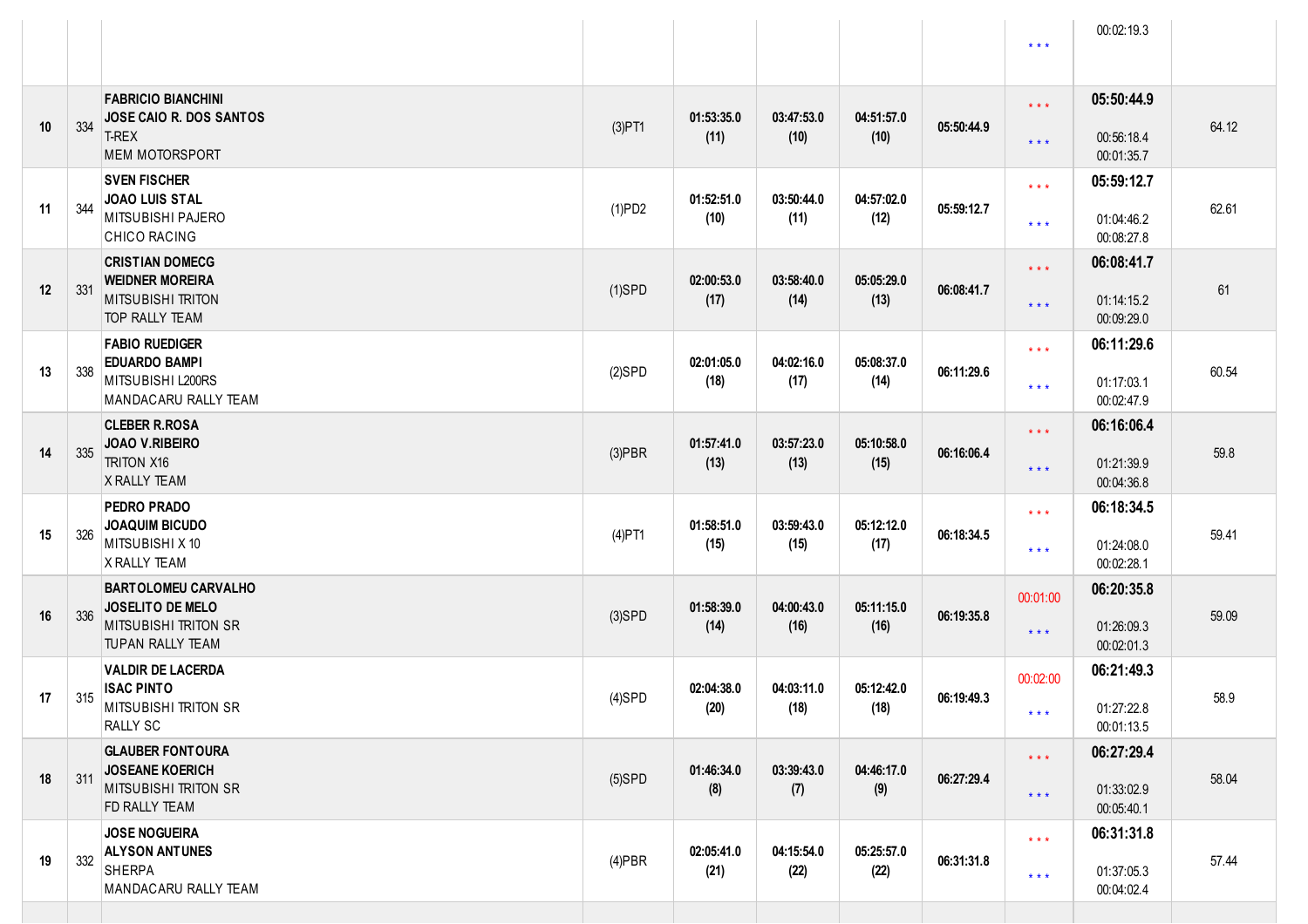| 20 | 343 | <b>CRISTIANO ROCHA</b><br><b>ANDERSON GERALDI</b><br>MITISUBISHI L200 RS<br>MANDACARU RALLY TEAM      | $(6)$ SPD | 01:59:48.0<br>(16) | 04:15:13.0<br>(21)      | 05:24:06.0<br>(21)      | 06:33:06.4 | $***$<br>$***$                      | 06:33:06.4<br>01:38:39.9<br>00:01:34.6 | 57.21 |
|----|-----|-------------------------------------------------------------------------------------------------------|-----------|--------------------|-------------------------|-------------------------|------------|-------------------------------------|----------------------------------------|-------|
| 21 | 342 | <b>FREDERICO DA SILVA</b><br><b>JOSE TOMICH JR</b><br>MITSUBISHI TR4 ER<br><b>MOL RACING</b>          | (2)PD2    | 02:02:40.0<br>(19) | 04:06:08.0<br>(19)      | 05:14:51.0<br>(19)      | 06:29:51.8 | 00:05:00<br>$\star$ $\star$ $\star$ | 06:34:51.8<br>01:40:25.3<br>00:01:45.4 | 56.96 |
| 22 | 356 | <b>LUCAS TEIXEIRA</b><br><b>RAFAEL DIAS</b><br><b>SHERPA</b><br><b>HND RACING</b>                     | $(5)$ PBR | 01:56:34.0<br>(12) | 04:10:59.0<br>(20)      | 05:17:52.0<br>(20)      | 06:40:25.3 | $\star$ $\star$ $\star$<br>$***$    | 06:40:25.3<br>01:45:58.8<br>00:05:33.5 | 56.17 |
| 23 | 339 | <b>NADIMIR DE OLIVEIRA</b><br>RICARDO A.DA SILVA<br>MITSUBISHI TR4ER<br><b>MAINHA RACING</b>          | (3)PD2    | 02:09:46.0<br>(26) | 04:17:50.0<br>(23)      | 05:38:16.0<br>(23)      | 06:48:38.8 | 00:02:00<br>$\star$ $\star$ $\star$ | 06:50:38.8<br>01:56:12.3<br>00:10:13.5 | 54.77 |
| 24 | 345 | <b>FABIO FREIRE</b><br><b>JOAO AFRO LEAL</b><br>MITSUBISHI TR4<br><b>CADASSO RACING</b>               | (4)PD2    | 02:08:48.0<br>(23) | 04:25:24.0<br>(24)      | 05:47:15.0<br>(24)      | 07:05:16.9 | $\star$ $\star$ $\star$<br>00:09:19 | 06:55:57.1<br>02:01:30.6<br>00:05:18.3 | 54.07 |
| 25 | 355 | <b>ANTONIO TEIXEIRA</b><br><b>EMERSON ETECHEBERE</b><br>MITSUBISHI L200RS<br><b>HND RACING</b>        | $(7)$ SPD | 02:12:08.0<br>(27) | 04:30:03.0<br>(26)      | 05:47:21.0<br>(25)      | 07:01:40.1 | 00:48:00<br>00:09:45                | 07:39:55.1<br>02:45:28.6<br>00:43:58.0 | 48.9  |
| 26 | 320 | <b>ROBERTO CAMPORESE</b><br><b>UMBERTO FIORI</b><br>MITSUBISHI PAJERO<br>JAZZ TECH OFF ROAD           | $(6)$ T1F | 02:06:41.0<br>(22) | 04:26:09.0<br>(25)      | 05:50:58.0<br>(26)      | 07:30:00.0 | 01:00:00<br>$\star$ $\star$ $\star$ | 08:30:00.0<br>03:35:33.5<br>00:50:04.9 | 44.1  |
| 27 | 330 | <b>CELSO MACEDO</b><br><b>BELEN MACEDO</b><br><b>MISTUBISHI TR4ER</b><br><b>MACEDOS RALLY TEAM</b>    | (5)PD2    | 02:09:22.0<br>(24) | $\star$ $\star$ $\star$ | $***$                   | 07:30:00.0 | 01:00:00<br>$\star$ $\star$ $\star$ | 08:30:00.0<br>03:35:33.5<br>00:00:00.0 | 44.1  |
| 28 | 341 | <b>VILSON THOMAS</b><br><b>RAFAEL M. DA LUZ</b><br>MITSUBISHI TR4 ER<br><b>MAINHA RACING</b>          | (6)PD2    | 02:18:31.0<br>(28) | $***$                   |                         | 07:30:00.0 | 01:00:00<br>$\star$ $\star$ $\star$ | 08:30:00.0<br>03:35:33.5<br>00:00:00.0 | 44.1  |
| 29 | 305 | <b>LUIS NACIF</b><br><b>FILIPE B.DE OLIVEIRA</b><br>RANGE ROVER EVOQUE<br>MICROCITY RALLY - FF RACING | $(5)$ PT1 | 02:37:57.0<br>(29) | $***$                   | $***$                   | 07:30:00.0 | 01:00:00<br>$\star \star \star$     | 08:30:00.0<br>03:35:33.5<br>00:00:00.0 | 44.1  |
| 30 | 306 | <b>GUNTER HINKELMANN</b><br><b>VINICIUS R.CASTRO</b><br><b>PROTON</b><br>X RALLY TEAM                 | $(6)$ PBR | 02:39:20.0<br>(30) | $\star$ $\star$ $\star$ | $\star$ $\star$ $\star$ | 07:30:00.0 | 01:00:00<br>$***$                   | 08:30:00.0<br>03:35:33.5<br>00:00:00.0 | 44.1  |